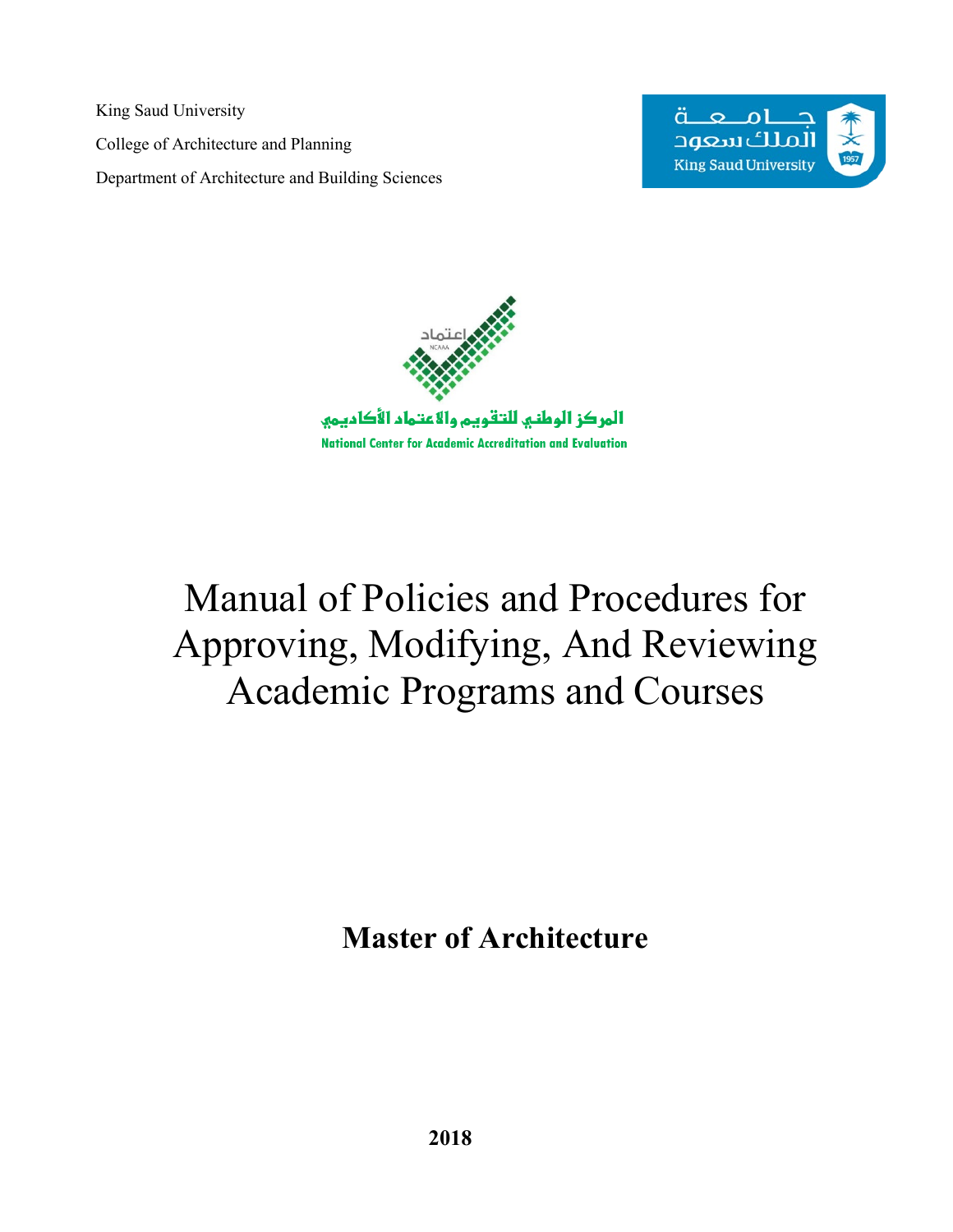## <span id="page-1-0"></span>**Table of Contents**

|    | 1.1 |  |  |
|----|-----|--|--|
|    | 1.2 |  |  |
| 2. |     |  |  |
| 3. |     |  |  |
|    |     |  |  |
|    | 4.1 |  |  |
|    | 4.2 |  |  |
|    | 4.3 |  |  |

## <span id="page-1-1"></span>List of figures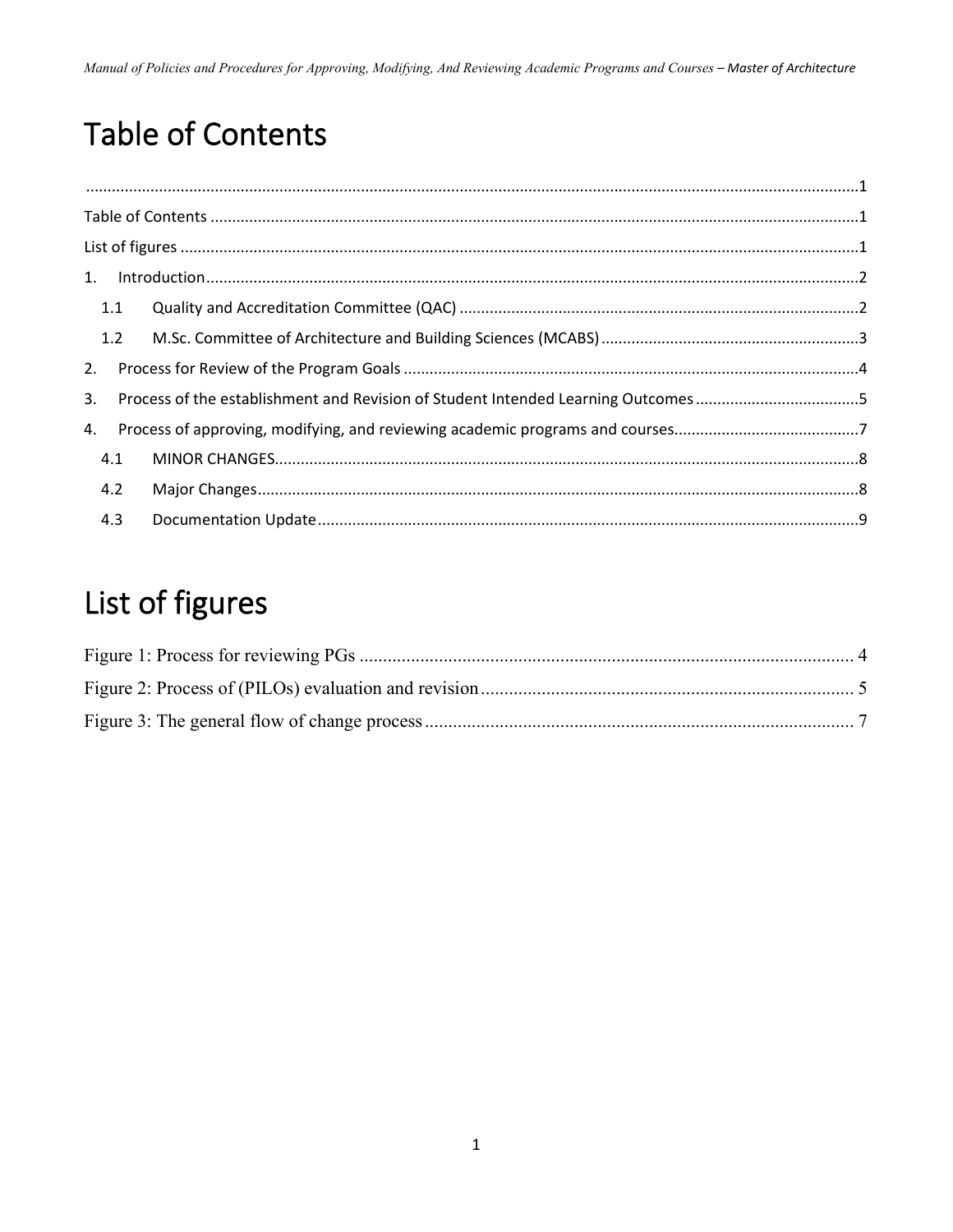## <span id="page-2-0"></span>1.Introduction

Quality management and continuous improvements have been embraced at King Saud University by both management and faculty at all levels. The university has created a designated Vice Dean in each college for quality and development that has direct oversight of all quality, national and international accreditation and development planning.

The Program Head is the key person responsible in the cyclical process and is his assurance that the quality of the administration is perpetuated.

In general, the next points are concluded:

- All teaching and other staff participate in self-assessments and cooperate with reporting and improvement processes in their sphere of activity.
- Creativity and innovation combined with clear guidelines and accountability processes are actively encouraged.
- Mistakes and weaknesses are acknowledged, and dealt with constructively, with help given for improvement.
- Improvements in quality are appropriately acknowledged and outstanding achievements recognized.
- Evaluation and planning for quality improvement are integrated into normal administrative processes.

The full functionality is operated by two main quality committees which are the College Quality Accreditation Committee and Program Quality Accreditation Committees (QAC) for each program. In Department of Architecture and Building Science (DABS) in addition to QAC, the M.Sc. Committee of Architecture and Building Sciences (MCABS) are mainly responsible to assure program quality.

#### <span id="page-2-1"></span>1.1 Quality and Accreditation Committee (QAC)

The QAC is directly related to program and course assessment and evaluation. Resources are available for regular formal assessment; among these are the Exit surveys, alumni surveys and employer' surveys. An important role of this committee is to ensure adequate assessment sources and that direct and indirect measures are available for assessment of objectives and outcomes. Some of the QAC responsibilities that are related to assessment are to:

- Review direct and indirect assessments for all courses;
- Check that corrective actions proposed by faculty members are adequate and follow their implementation;
- Analyze the exit, student, and training surveys;
- Aggregate the course direct and indirect assessment data, and produce the program outcomes assessment;
- Analyze the employer and alumni surveys;
- Suggest corrective actions related to the teaching environment and conditions, the Student Intended Learning Outcomes, and the program objectives.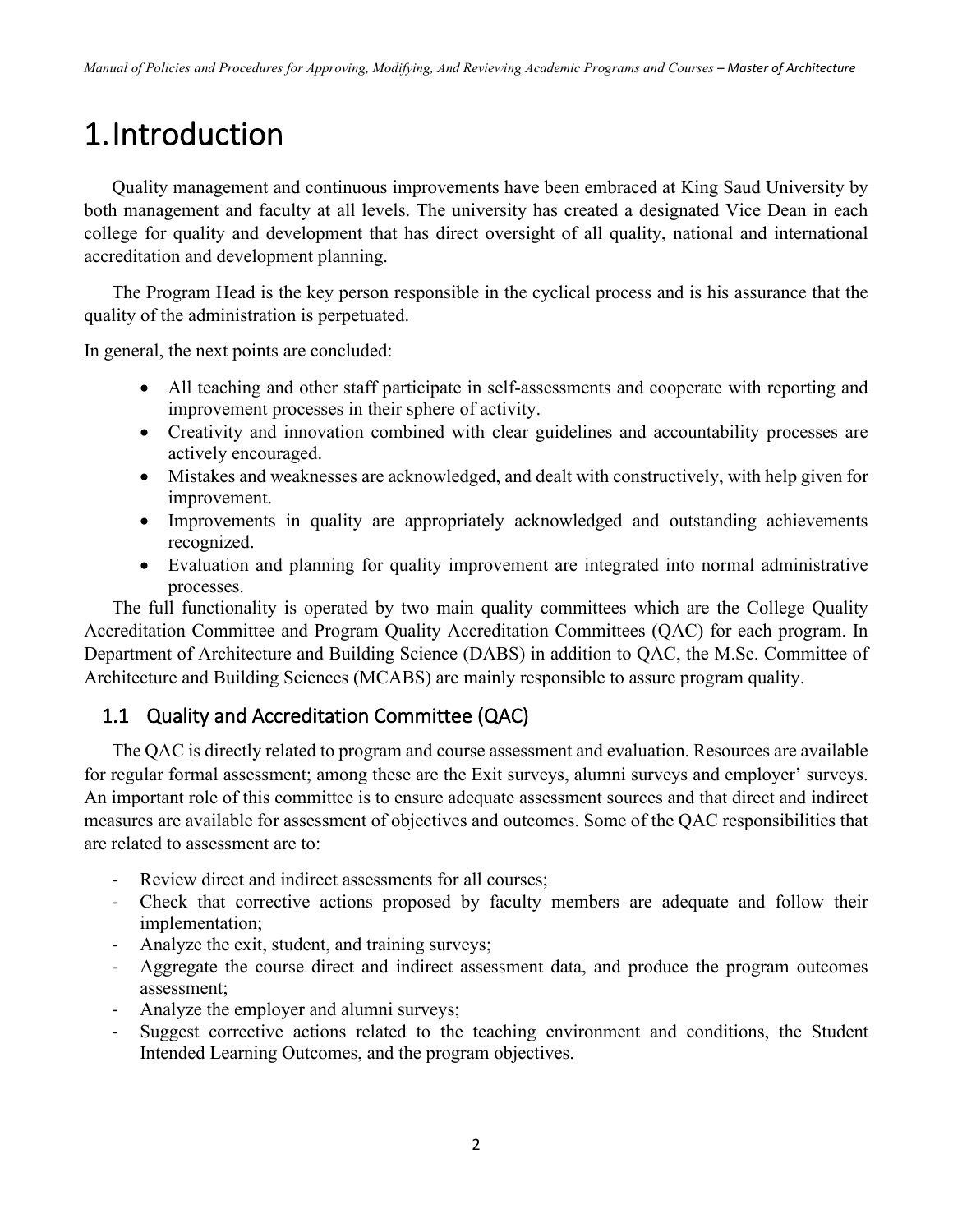### <span id="page-3-0"></span>1.2 M.Sc. Committee of Architecture and Building Sciences (MCABS)

The objective of this committee is to maintain the quality of the programs offered by the DABS department. It aims to continuously improve programs and plan with respect to standard recommendations and best practices. The main tasks of the committee are to:

- Review requests from faculty for approval of course modifications;
- Review requests from faculty for approval of new courses;
- Review requests for approval of program modifications, including termination of existing programs or tracks;
- Review requests for approval of new programs, to ensure the programs are needed and that proper curriculum development techniques were employed;
- Recommend changes to course syllabus, course description, textbooks and programs;
- Review and approve all revised curricula to ensure that the changes are logical and will improve the program, and meet the market needs;
- Review and approve all new programs and revised curricula to ensure that the curricula comply with all standards.
- Analyze assessment results from QAC and recommend corrective actions;
- Develop, review periodically, and when necessary suggest modification of the procedures for approval and review of courses or programs.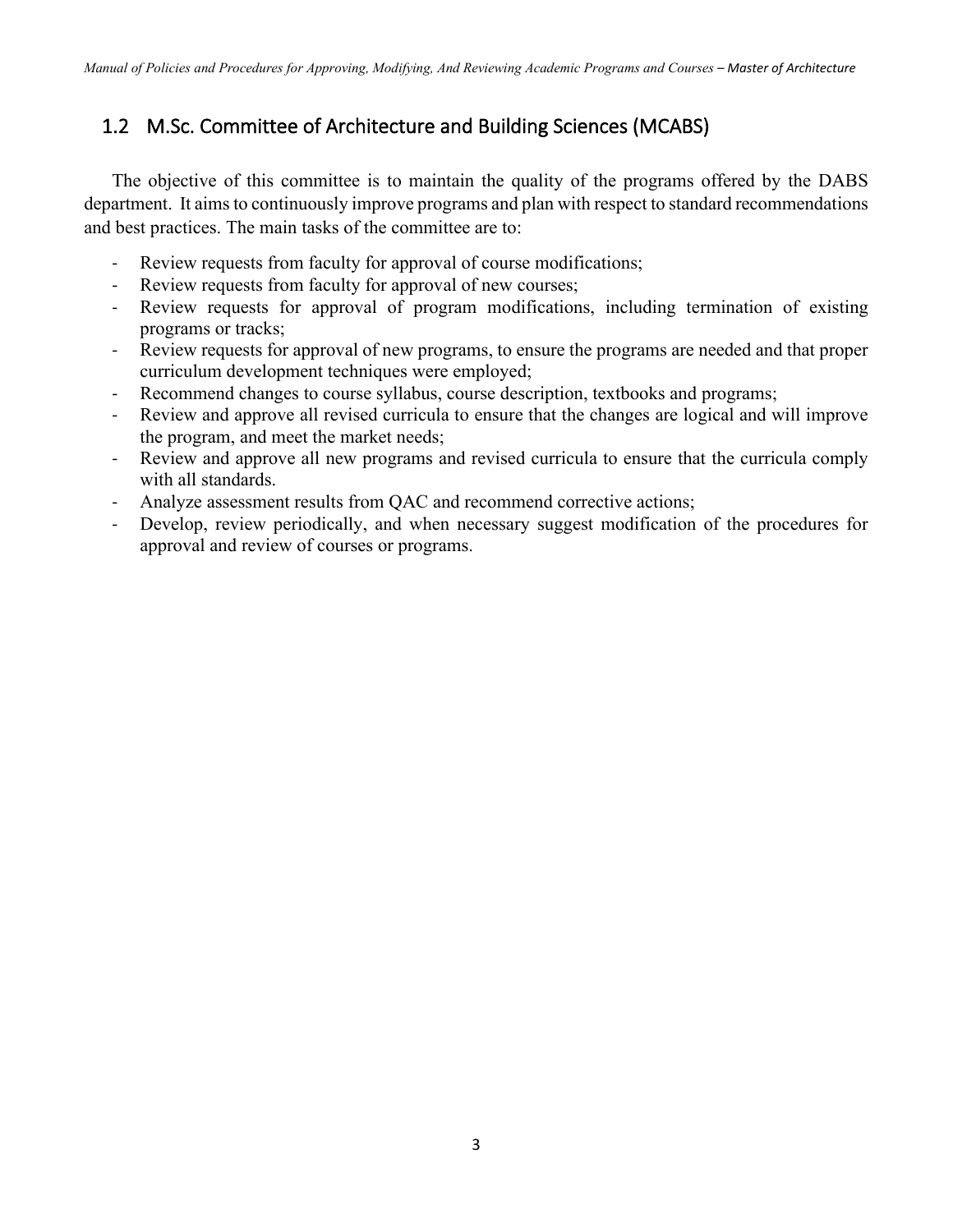### <span id="page-4-0"></span>2.Process for Review of the Program Goals

The process in which our PGs are periodically reviewed, is performed every four years, as demonstrated in Figure 1 below. It encompasses four operations namely:

- **Gathering Feedback***:* Feedback gathering from different constituents and sources including Dept. Advisory Board, alumni, employers, faculty, and strategic plans. QAC in DABS Department, with the help of the Graduate and alumni committee are responsible for the task of gathering, analyzing and evaluating the feedbacks from the various constituents.
- **Proposing Changes***:* The quality unit produces a report that summarizes the results of the different feedbacks and submits it along with the related material. In light of this report, the QAC proposes a revision of the PGs if necessary. Revision of the PGs may induce review of the curriculum and Student Intended Learning Outcomes.
- **Approving changes**: The new formulated PGs are then presented to MCABS and them to the Department Council for discussion and approval.
- **Adopting PGs***:* PGs are posted on the DABS Department website, and published in the Department publications.

Alignment of PGs with the needs of constituencies discuss during the annual meeting of Dept. Advisory Board.



<span id="page-4-1"></span>**Figure 1: Process for reviewing PGs**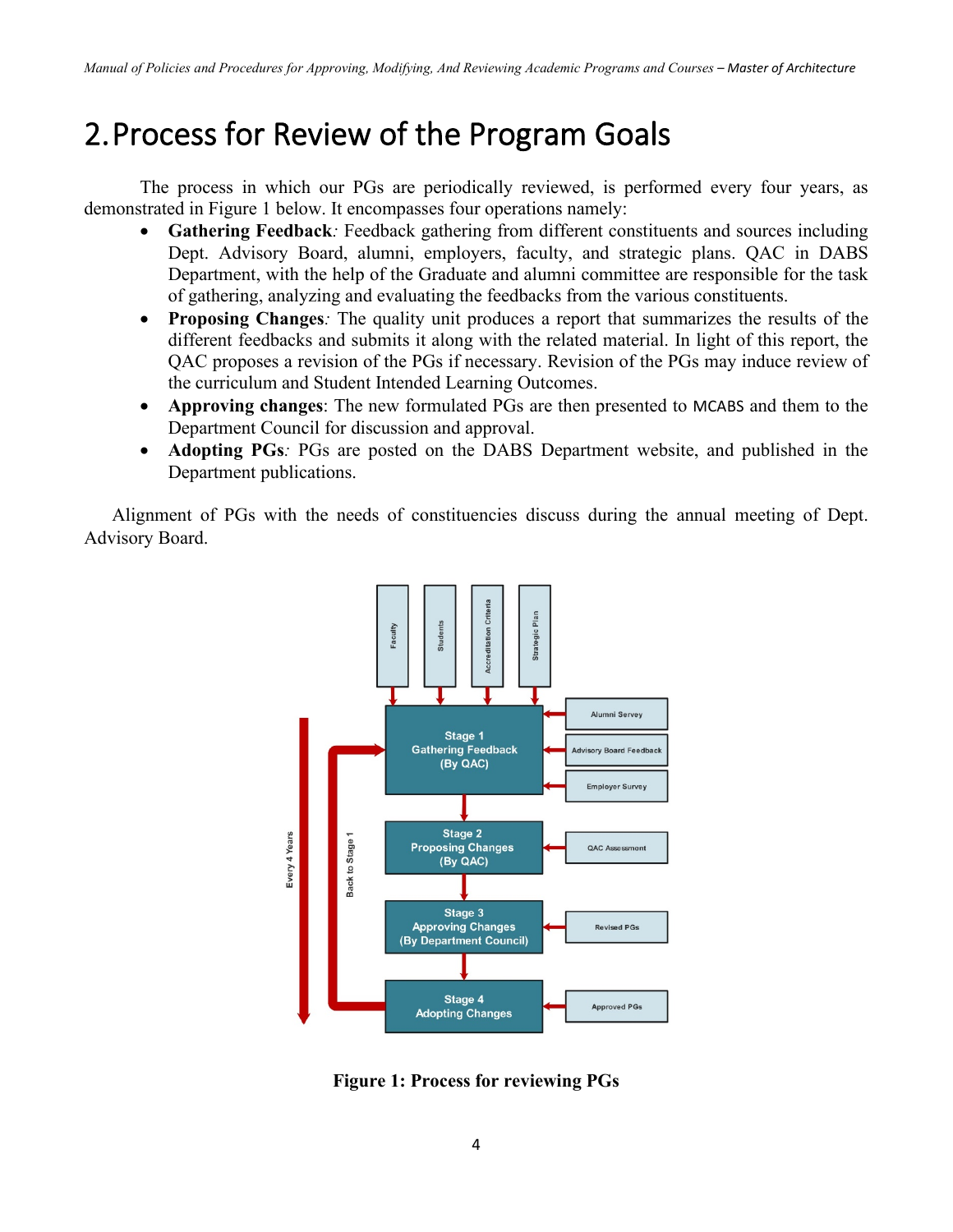## <span id="page-5-0"></span>3.Process of the establishment and Revision of Student Intended Learning Outcomes

An initial draft of Student Intended Learning Outcomes discussed through a series of internal workshops and faculty meetings, with the spirit to be supportive of the PGs and the needs of the students and different constituencies. The student Intended Learning outcomes discuss during the annual Dept. Advisory Board meetings. The process for Student Intended Learning Outcomes' revision is similar to the one adopted for PGs as shown and illustrated on Figure 2. However, this process is executed every four years.

In every cycle the (PILOs) are revised and slightly changed to meet the recommendations from different sources including the Dept. Advisory Board, faculty, students, Accreditation Criteria and PGs.



<span id="page-5-1"></span>**Figure 2: Process of (PILOs) evaluation and revision**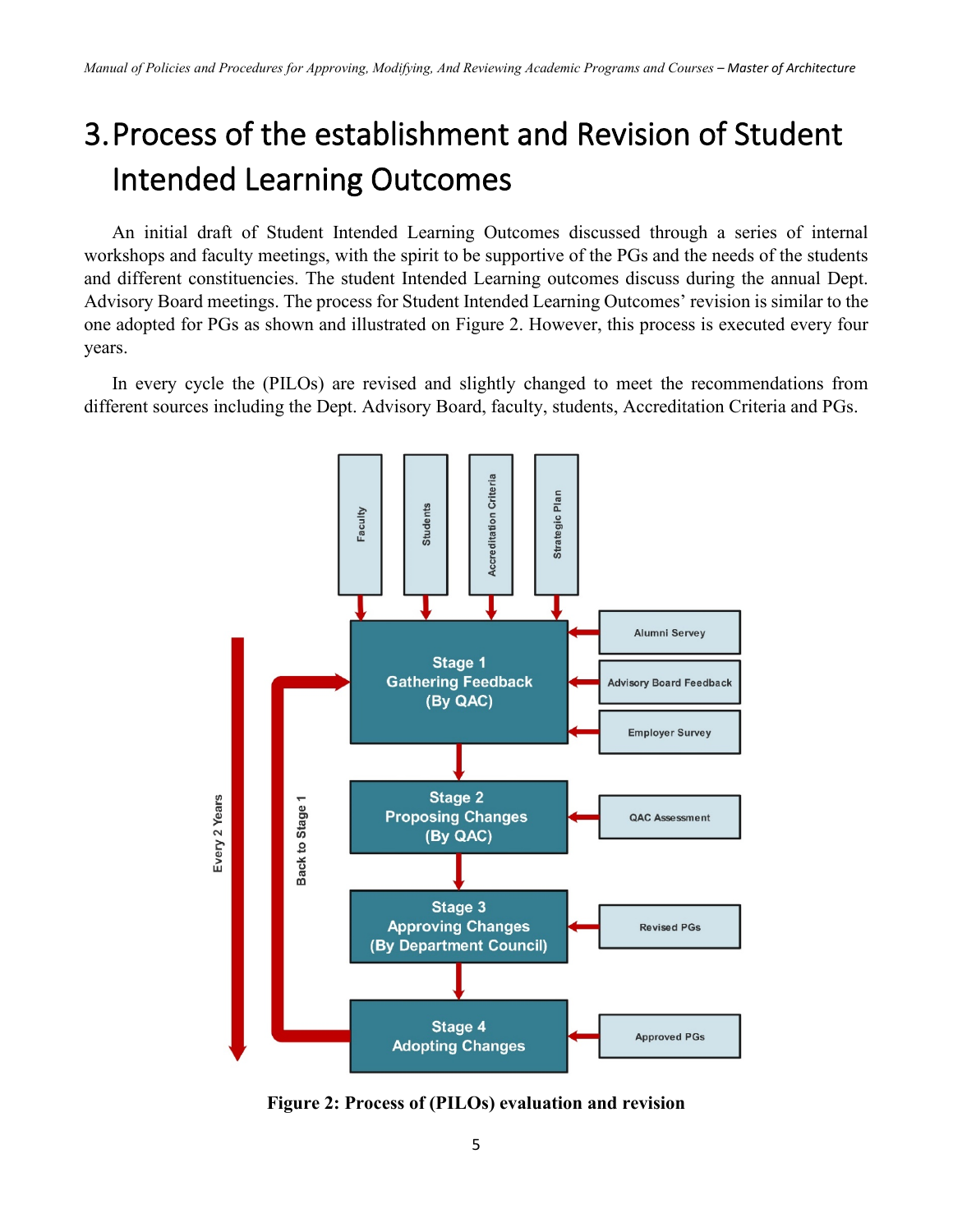The process in which our Master Student Intended Learning Outcomes are periodically revised, is performed every four years, is demonstrated in Figure 2. It encompasses four operations namely:

- **Gathering Feedback***:* Feedback gathering from different constituents and sources including the Dept. Advisory Board, faculty, students, Accreditation Criteria and PGs. The Quality and Accreditation Committee (QAC) in the DABS Dept. are responsible for the task of gathering, analyzing and evaluating the feedbacks from the various constituents.
- **Proposing Changes***:* The quality unit produces a report that summarizes the results of the different feedbacks and submits it along with the related material. In light of this report, the QAC proposes a revision of the (PILOs) if necessary. Revision of the (PILOs) may induce review of the curriculum.
- **Approving changes**: The new formulated (PILOs) are then presented to MCABS and them to the department council for discussion and approval.
- **Adopting (PILOs)***:* The (PILOs) are published in related documentation.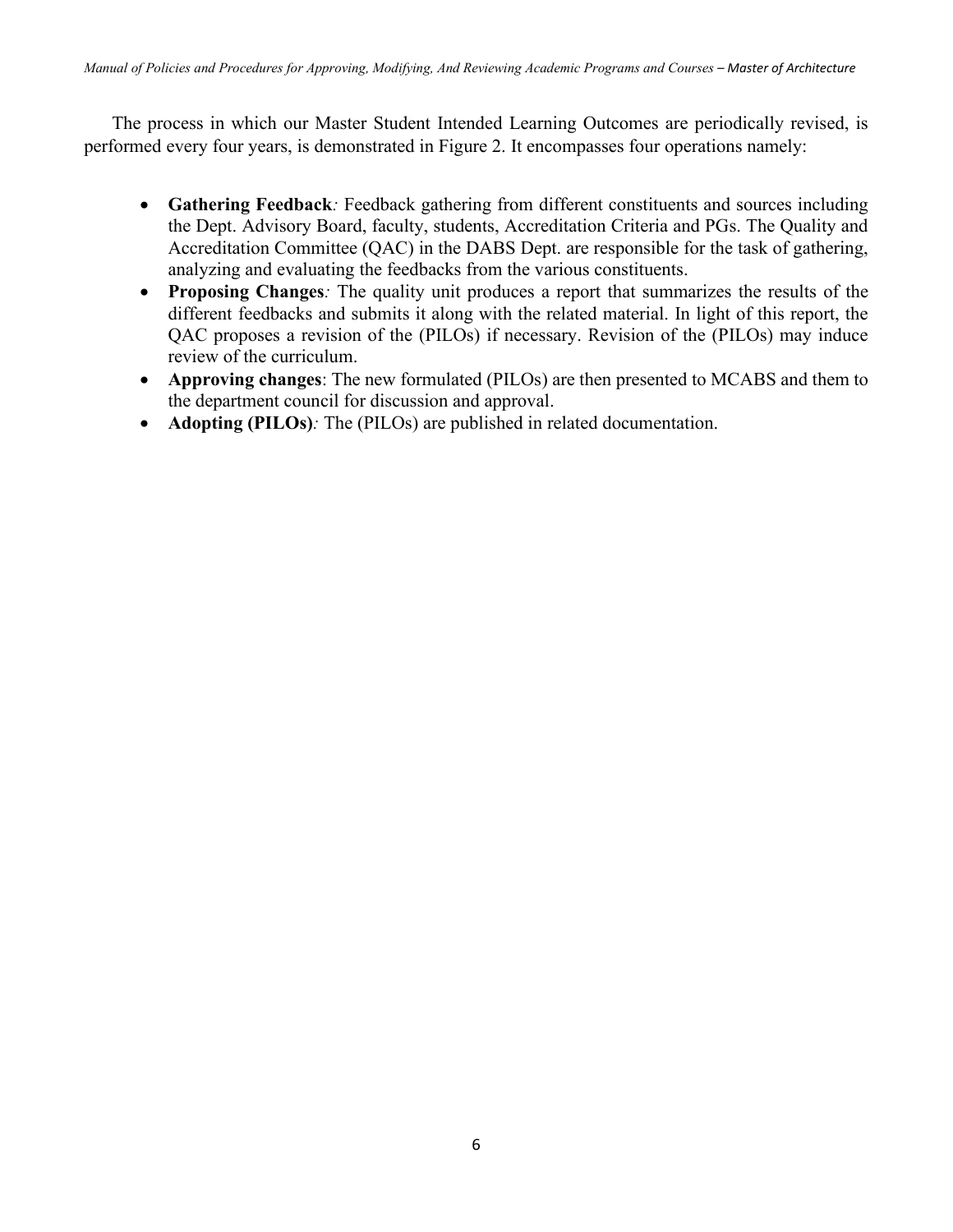## <span id="page-7-0"></span>4.Process of approving, modifying, and reviewing academic programs and courses

The general flow of procedures for approving, modifying, and reviewing academic programs and courses is shown in Figure 3.



<span id="page-7-1"></span>**Figure 3: The general flow of change process**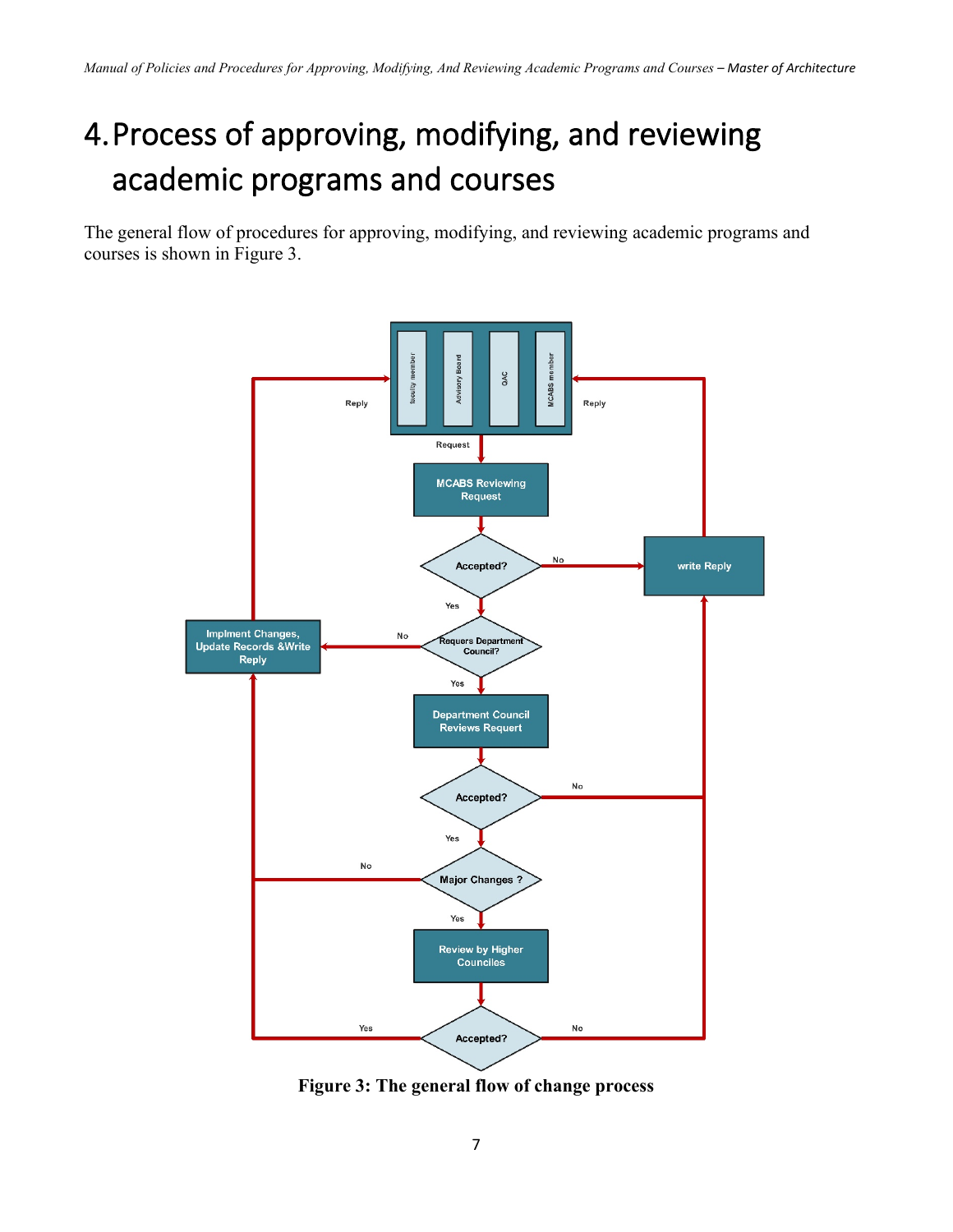### <span id="page-8-0"></span>4.1 MINOR CHANGES

In this section the steps required for approving a minor modification to academic programs and courses. The steps are as follows (see figure 2):

- 1. The faculty member, (QAC), Advisory Board or (MCABS) member submits proposed revised course with minor changes to the M.Sc. Committee of Architecture and Building Sciences (MCABS)
- 2. (MCABS) convenes meeting to evaluate the submissions, the proposer may be asked to present their submission. Moreover, (MCABS) may provide feedback for the proposer to revise their submissions.
- 3. (MCABS) evaluates final submission to make decision and all approved proposals are forwarded to the Department Council for further action.
- 4. The Department Council reviews the proposal.
- 5. Upon the approval of the Department Council, (MCABS) informs the proposer of approved changes for implementation in next semester.
- 6. (MCABS) Updates relevant documentation.

### <span id="page-8-1"></span>4.2 Major Changes

The procedure for major change requested by a faculty member is as follows (see figure 3):

- 1. The (MCABS) convenes meeting to evaluate the request, faculty members may be asked to present their submission. The (MCABS) may provide feedback for faculty members to revise their submissions.
- 2. The (MCABS) evaluates final submission to make a decision and approved requests are forwarded to the Department Council for further action. If a request is rejected, a notice is sent to the request initiator, with details and explanation for rejection.
- 3. The Department Council reviews the request if approved; the proposal is then forwarded to the College Council.
- 4. The College Council, headed by the dean, reviews the course proposal and may choose to pass this new course request to the different academic departments in the college to be studied by the different curriculum committees.
- 5. Once replies are received, and if the course is approved by the College Council. The proposal is forwarded to Advisory Committee for Applied Science Colleges, Standing Committee of the plans, then the University Council.
- 6. Upon approval, an official letter for the request is sent to the Deanship of Admissions and Registration. Then, the changes are permanent and take affect the next academic year.